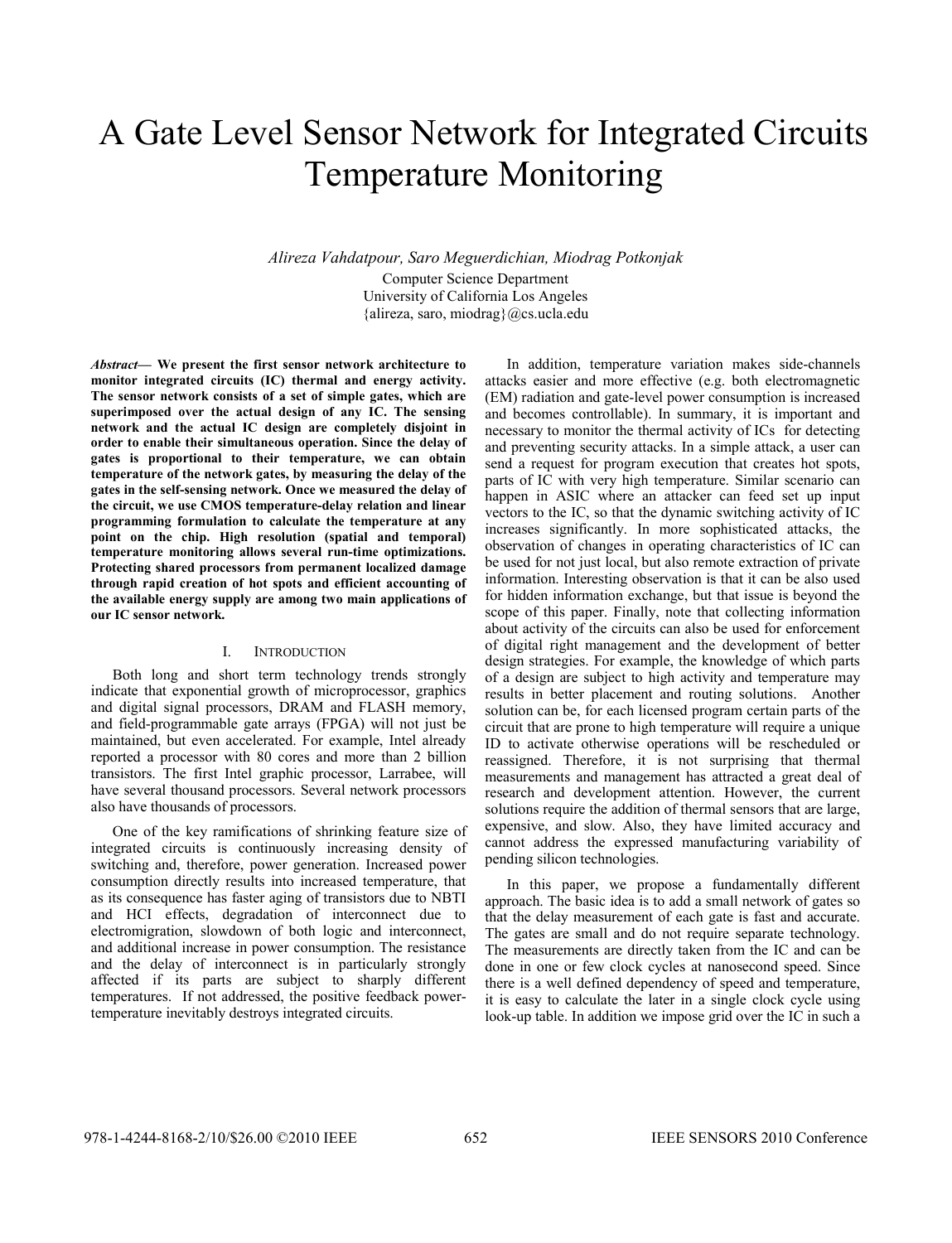way that each its field has the same temperature. Using the information about the change of temperature in each field in a time interval, we can calculate its generated heat and, therefore, its activity. This information can be also used for calculation of temperature at an arbitrary point of the IC using statistical interpolation techniques. We introduce the concept of using simple networks of gates with a small number of simple gates (e.g. smallest, fastest, and the lowest power gate inverter) to obtain information about speed change at a small set of location on an IC. The change of speed can be used to calculate the temperature and locally generated heat. In longer term, it can be also used for calculation of aging factors of the local gates. The application of linear programming and interpolation techniques is used to calculate change in temperature and generated heat at an arbitrary point of the IC. In the second section, some related work and previous studies are introduced and discussed. Section III consists a brief introduction over the temperature-delay model and delay measuring mechanism that we are leveraging. Section IV introduces the sensing network and section V presents the results. Finally section VI concluded the paper.

## II. RELATED WORK AND BACKGROUND

In the last two decades, energy emerged as a premier design and run-time management metric. Thermal management has attracted a great deal of attention [1]. There is significant interest in modeling and quantifying the impact of high thermal gradients on clock circuitry and interconnect in general [2]. There are recent studies (i.e. [3]) on using digital design blocks for temperature measurement. The measurement circuits in such studies are generally large, and therefore, temperature readings are average values for wide areas in an IC. In addition, approaches by [4] and [5] use processor specific features such as performance counters to estimate processor temperature in the software during the runtime, which is applicable to few processor families supporting the feature and leads to high performance overhead in execution time. Recently, Potkonjak et. al [6] have shown how the post silicon gate-level characterization (in presence of manufacturing variability) is viable using input vector control techniques. We use similar methodology to measure the delay of the sensor gates. While [7] has presented a temperature management technique for leakage minimization, our approach has fundamental differences. Study in [7] assumes the thermal behaviors of the task and processor are known a priori. In addition, it assumes that the leakage energy consumption of the processor is negligible in sleep mode, which requires extra power gating and supply control logic to be implemented in the processor. In addition, up to our knowledge, none of the studies in leakage management considered the spatial variation of the processor temperature.

# III. MODELS

The impact of temperature on delay has been studied widely. Depending on the fabrication process and the circuit technology, several timing-temperature models have been proposed (e.g. [8, 9]). In this study, we used the temperaturedelay model introduced by [9]. According to this study, the variation of the delay is about 6%, when temperature varies by  $50\text{oC}$  (starting from  $50\text{oC}$ ). Figure 5 depicts the difference

in the delay-temperature relations for two simple chains, which is due to the differences in the gate size and other characteristics such as capacitance. We use the scheme from Figure 5.a to measure the delay of a logic circuit. Clock cycle period can be dynamically changed in a circuit by the resolution of pico seconds [10]. At the same time, considering gigahertz and megahertz clock frequencies of integrated circuits (where the clock period is larger than hundreds of pico seconds), high-resolution dynamic management of clock frequency is feasible. To accurately measure the propagation delay of a circuit, it is enough to continuously and slightly increase the clock frequency of the measurement circuit (see Figure 2), until the clock cycle period becomes less than the propagation delay of the circuit. Upon reaching this point, the change in the output of the circuit (Output) will not affect FF1 and Out will be different than Output. This clock cycle period can be assumed to be the propagation delay of the logic circuit. Figures 2.b and 2.c depict the conditions where the clock period is slightly more and less than the propagation delay  $(t_0)$  of the combinational circuit of Figure 2.a. Note that in this example, the Output of the combinational circuit is assumed to become high as the input becomes high. As the clock period becomes closer to the propagation delay, flipflop metastability may happen as a result of violation of the flip-flops setup and hold times. Since each measurement only takes one clock cycle, measurements can be repeated to reduce the error impact.

# IV. SELF-SENSING STRUCTURE

Figure 1 depicts a sample structure of the proposed temperature monitoring circuit. In general, this network consists of m rows and n columns of inverters; Each row consists of n inverters and n-1 multiplexers and each column is a chain of m inverters. The multiplexer placement is such that 2n-1 combinations of inverters chains can be made on each row by changing the select inputs of the multiplexers (connecting inverters from different rows to each other). As a result, in addition to the n vertical inverter chains,  $m.2^{n.1}$ horizontal inverter chains can be constructed dynamically in the network. The depicted network has only one input and two output ports. Flip-flops  $FF_{H0}...FF_{Hm-1}$  and  $FF_{V0}...FF_{Vn-1}$  are placed on the input side of the cascaded inverters, and the other end of the inverter chains are connected to exclusive-or gates. The chain of flip-flops results in activation of a single horizontal and a single vertical inverter chain in each clock cycle (fed with the new value of the input, considering the input of the circuit is toggled every *max(m, n)* cycles) and cause the change in the value of Output\_Horiz and Output\_Vert. Note that the output of the exclusive-or gate will change anytime one of its inputs changes. As described earlier, by changing the clock frequency of the flip-flops on both sides of the inverter chains, the propagation delay can be measured. Upon measuring the propagation delay of the inverter chains, we use a linear programming approach to calculate each multiplexer and inverter delay from the measured chain delays. In the proposed linear program, the main variables are high-to-low and low-to-high delay values for each gate (multiplexer and inverter) in the circuit. We also introduce error variables associated with each vertical or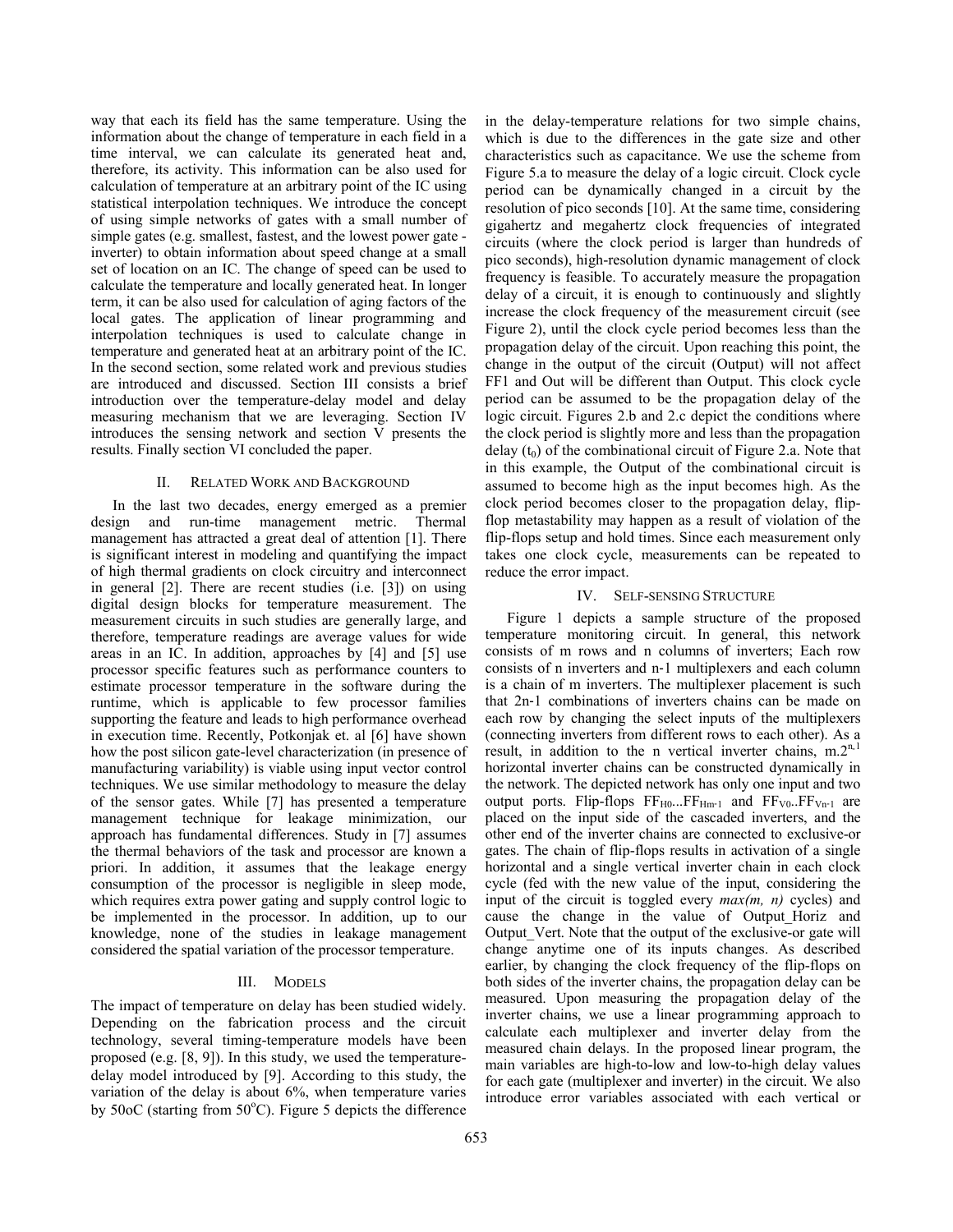horizontal path to compensate for the effect of possible rounding error in delay measurement and wire delay. To obtain the constraint equations, let us consider the network of Figure 1 ( $m = 4$ ;  $n = 3$ ). Consider the input of the circuit is set to high (logical one). The measured delay represents the sum of the delays of the gates that are in the activated path. Therefore, the following linear equations are valid for propagation delays of every vertical inverter chain (for the sake of simplicity, assume that both of the outputs are zero before the input is set to high):

$$
\begin{split} e'_{V_i} + d'_{XOR} + \sum_{j=0}^{\lfloor m/2 \rfloor} d_{V_{2j,i}} + \sum_{j=1}^{\lceil m/2 \rceil} d'_{V_{2j-1,i}} &= D_{V_i}, \forall i=0,2,4,... \\ e_{V_i} + d_{V_{XOR}} + \sum_{j=0}^{\lfloor m/2 \rfloor} d_{V_{2j,i}} + \sum_{j=1}^{\lceil m/2 \rceil} d'_{V_{2j-1,i}} &= D_{V_i}, \forall i=1,3,5,... \end{split}
$$

Here,  $d_{Vj,i}$  represents the high-to-low delay value of the inverter in vertical inverter chain in the jth row and ith column. DVi is the measured delay of the ith vertical inverter chain (which is measured when  $FF_{Vi}$  has passed the new input to the ith vertical chain).  $d_{VXOR}$  is the high-to-low delay of XORV and  $e_{Vi}$  is the error variable for the chain, when the output is changing from high to low. Similarly  $d_0$  and  $e_0$ denote the same gate delay and error when the signal is changing from low to high. For the horizontal inverter chains, assuming that all the select inputs of the multiplexers are set to 0, the following equations are valid:

$$
\begin{split} e'_{H_j} + d'_{H_{XOR}} + \sum_{i=0}^{\lfloor n/2 \rfloor} d_{H_{j,2i}} + \sum_{i=1}^{\lceil n/2 \rceil} d'_{H_{j,2i-1}} + \sum_{i=1}^{\lfloor n/2 \rfloor} d_{M_{j,2i}} \\ &+ \sum_{i=1}^{\lceil n/2 \rceil} d'_{M_{j,2i-1}} = D_{H_j}, \ \ \forall j=0,2,4,... \\ e_{H_j} + d_{H_{XOR}} + \sum_{i=0}^{\lfloor n/2 \rfloor} d_{H_{j,2i}} + \sum_{i=1}^{\lceil n/2 \rceil} d'_{H_{j,2i-1}} + \sum_{i=1}^{\lfloor n/2 \rfloor} d_{V_{j,2i}} \\ &+ \sum_{i=1}^{\lceil n/2 \rceil} d'_{V_{j,2i-1}} = D_{H_j}, \ \ \forall j=1,3,5,... \end{split}
$$

where  $d_{Hj,i}$  and  $d_{Mj,i}$  denote the high-to-low delay value of inverters and multiplexers at the jth row and ith column on the horizontal gate chains, respectively. Similar notation as of the previous equations is used for error and measured path delay values. By changing the select input of the multiplexers, the total number of m.2n-1 different combinations of inverters and multiplexers are constructed, and by measuring the path delay, the same number of equations can be derived. In addition, for the case when input is set to low, a series of constraints with similar structure for horizontal and vertical chains are constructed, which we omit for brevity. In order to minimize the effect of manufacturing variability, inverters are designed to be big enough. In addition, in the manufacturing process, inverters of the horizontal and vertical paths at the location j; i will be made with the same size and will be placed in close proximity, therefore their sensed temperature and their delay would be the same. Hence:  $d_{Vj,i} = d_{Hj,i}$ 

Also, high-to-low and low-to-high propagation delays are linearly related, since they are linear functions of the Load Factor of the gate:

$$
d = 0.05 + 0.017L; d' = 0.02 + 0.038L
$$

Finally, the objective function of the linear program is:

$$
minimize \sum_{j=0}^{m \cdot 2^{n-1}} (|e_{H_j}| + |e'_{H_j}|) + \sum_{i=0}^{n-1} (|e_{V_i}| + |e'_{V_i}|)
$$

The above equations construct constraints for a linear program with m.(2n-1) main variables (gate delays) and 2n+2m.2n-1 constraints. Upon solving the linear equation, estimated delays for each inverter are used to estimate the temperature of the IC at the sensory circuit gate locations. We use the model introduced earlier to calculate the temperature variation using propagation delay values. Thereafter, a twodimensional linear interpolation is used to extend the temperature estimation for the whole IC surface.

## V. RESULTS

We extensively simulated our IC sensing network using the HotSpot software. Fig. 3 presents a sample temperature map generated from our sensing network, compared to a temperature map generated by HotSpot temperature simulation tool. It is clear that even using a relatively small network of sensing gates, high resolution temperature map can be obtained. Note that the difference between our technique and the compared HotSpot tool is that our technique is a measurement system while HotSpot is a simulation technique. Fig. 4 shows the maximum measurement error using different sizes of sensing network. As presented, the more gates are used in the network, the higher is the accuracy of temperature measurement. In addition, the difference in thermal activity of the applications results in different measurement accuracies. Higher spatial gradient of temperature results in higher measurement inaccuracy.

### VI. CONCLUSION

We have developed the first approach for IC self-sensing using a combination of architectural, design, algorithmic, and statistical techniques. The addition of a small, fast, and low power network enables a procedure for measuring and calculating gate delay and temperature, as well as thermal activity at any arbitrary position in a user specified IC. The approach can be used for addressing numerous IC run-time management tasks and the detection of security attacks. Our simulations indicate the approach's effectiveness in detecting hot spots and potential thermal attacks.

#### **REFERENCES**

- [1] J Donald, M Martonosi, Techniques for Multicore Thermal Management: Classi cation and New Exploration, ISCA 2006, pp.78-88.
- [2] AH Ajami, K Banerjee and M Pedram, Modeling and analysis of nonuniform substrate temperature e\_ects on global ULSI interconnects, IEEE Trans. Comp. Aided Design Integrated Circuits Systems, 24 (6) (2005), pp. 849-861.